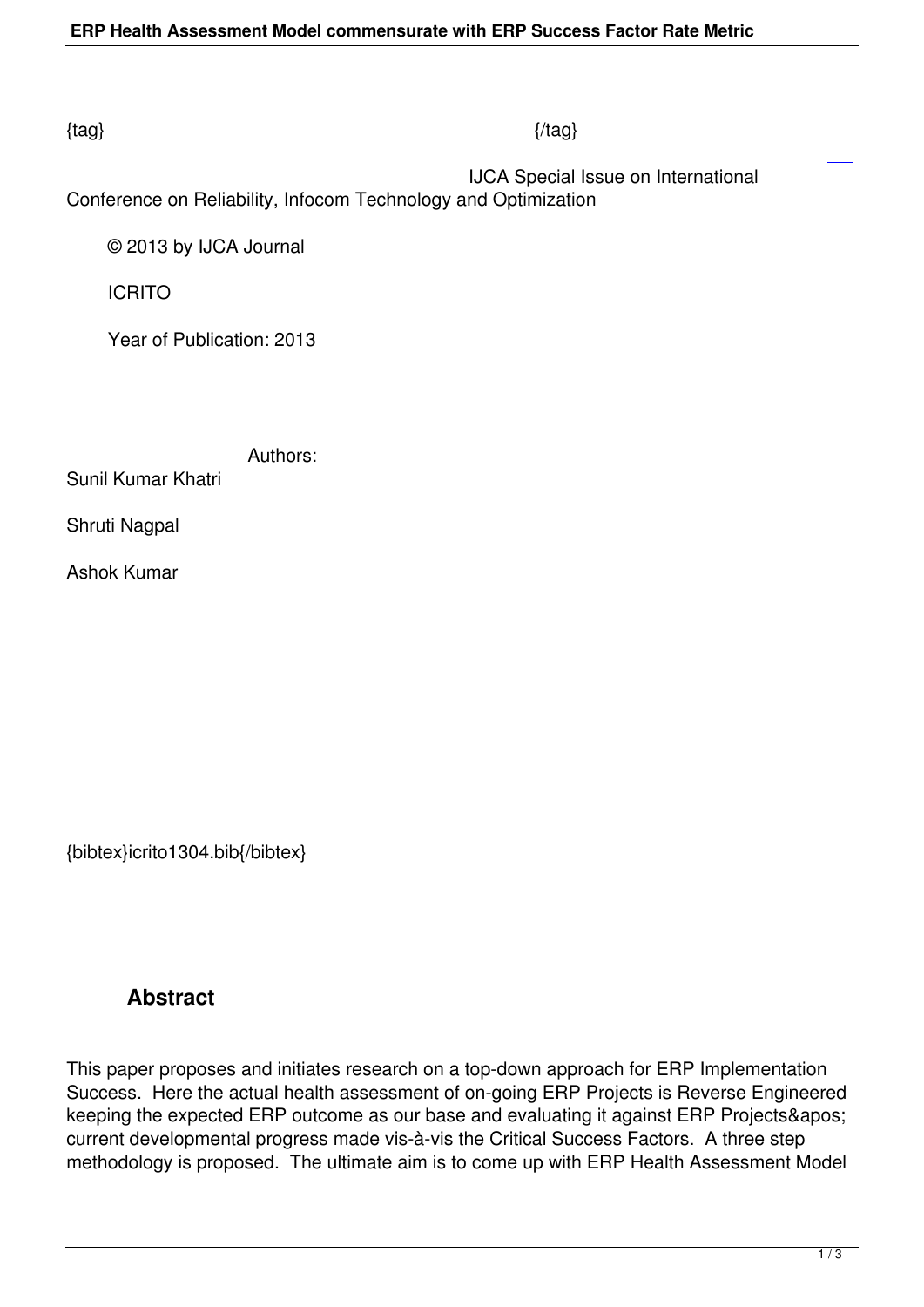that will be used to evaluate the proposed metric - ERP Success Factor Rate, ERP SFR, at different stages of ERP Project Implementation. The proposed research will be used as a viable ERP Project Health Assessment Model commensurate with ERP Success Factor Rate Metric to increase the probability of ERP success.

### **Refer**

#### **ences**

Zhenyu Huang, & quot; A Compilation Research of ERP Implementation Critical Success Factors", Issues in Information Systems, Volume XI, No. 1, 2010. pp. 507-512.

Pnina Soffer, Boaz Golany, Dov Dori, " ERP Modeling: a comprehensive approach", Journal of Information Systems, Volume 28 Issue 6, pp. 673-690.

Velcu, Oana (2005) & quot; Impact of the Quality of ERP Implementations on Business Value", The Electronic Journal Information Systems Evaluation, Volume 8 Issue 3, pp 229-238.

Abid Ali Neemuchwala, & quot; Evolving IT from & quot; Running the Business & quot; to & quot; Changing the Business & quot; & quot;, a White Paper, Available: http://www. tcs. com/resources/white\_papers/Pages/EvolvingIT. aspx

Joseph Bradley, & quot; Management based critical success factors in the implementation of Enterprise Resource planning systems", International Journal of Accounting Information Systems, Volume 9, Issue 3, pp 175-200.

Sherry Finney, Martin Corbett, " ERP Implementation: a compilation and analysis of critical success factors", Business Process Management, Volume 13 No. 3, 2007, pp. 329-347.

Albert Y. T. Sun, Abe Yazdani, John D. Overend, " Achievement assessment for enterprise resource planning (ERP) system implementations based on critical success factors (CSFs)", International Journal of Production Economics, Volume 98, 2005, pp. 189-203.

T. R. Bhatti, & quot: Critical success factors for the implementation of enterprise resource planning (ERP): empirical validation", The Second International Conference on Innovation in Information Technology (IIT'05), Published 2005.

Fiona Fui-Hoon Nah, Santiago Delgado, & quot: Critical success factors for enterprise resource planning implementation and upgrade", Journal of Computer Information Systems, Special Issue 2006, pp. 99-113.

Charlie C. Chen, Chuck C. H. Law, and Samuel C. Yang, " Managing ERP Implementation Failure: A Project Management Perspective", IEEE Transactions on Engineering Management, Vol. 56, No. 1, February 2009, pp. 157-170.

M. R. Lind, Evetta Culler, & quot; The relationship between Information Technology Critical Success Factors and Project Performance", Proc CONISAR, Volume 2, Washington D. C. , Published 2009.

> **Index Terms**  Computer Science Summan Software Engineering